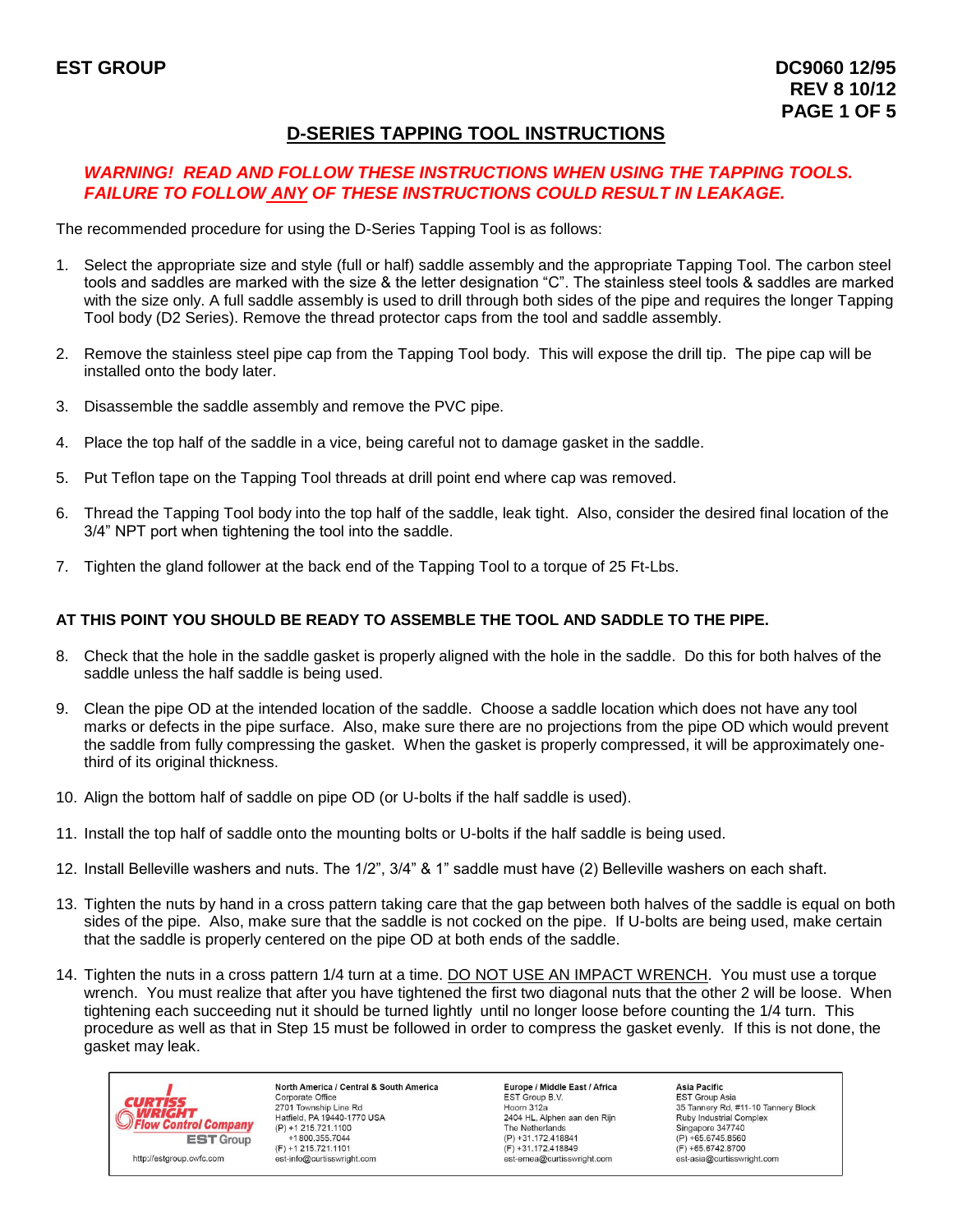- 15. Continue this 1/4 turn procedure using a torque wrench until the torque wrench shows a minimal reading above zero. The 1/4 nuts used on the 1/2, 3/4 and 1" saddle sizes must be tightened to a final torque of 8 Ft-Lbs using the cross pattern of tightening in increments of 2 Ft-Lbs. The 3/8" nuts, used on the 1-1/4" through 3" saddle sizes must be tightened to a final torque of 27 Ft-Lbs. using the cross pattern of tightening in increments of 5 Ft-Lbs. Do not exceed these final torque values as damage to the gasket might result. Approximately three turns will be required from finger tightness to final torque value. After tightening the spacing between both halves of the saddle should be approximate equal on both sides of the pipe.
- 16. At this point, you should conduct a leak test of the Tapping Tool and back saddle to insure that everything has been properly assembled. This must be done before attempting to tap into the pipe.

#### *WARNING! DO NOT ROTATE THE TAPPING SADDLE ON THE PIPE AFTER INSTALLATION OR LEAKAGE MAY OCCUR DURING TAPPING OPERATIONS. IF NEEDED, REMOVE SADDLE AND BACKING SADDLE IF USED, REPLACE SADDLE GASKETS AND REINSTALL SADDLE(S) AT DESIRED LOCATION.*

- 17. Install the fittings to the 3/4" NPT connection on the Tapping Tool using Teflon tape. Also install a fitting to the 1/4" connection to bottom half of the saddle using Teflon tape, if the bottom half is to be used.
- 18. You must now set the drill stop on applications where a full saddle is being used. To do this push drill rod onto the pipe OD and set the stop a distance behind the gland follower equal to the OD of the pipe plus 1/8".
- 19. Make all final pressure connections to saddle assembly and Tapping Tool.
- 20. Prior to tapping the pipe, re-torque the gland follower to 25 Ft-Lbs. and check the torque on the saddle nuts and adjust the 1/4" nuts to 8 Ft-Lbs and the 3/8" nuts to 27 Ft-Lbs. if necessary.

#### **YOU ARE NOW READY TO TAP INTO THE PIPE. IT WILL BE RELATIVELY EASY TO DRILL INTO FIRST SIDE OF THE PIPE BECAUSE NO FLUID PRESSURES ACT ON THE DRILL. HOWEVER, WHEN TAPPING INTO THE OTHER SIDE, YOU WILL HAVE TO PUSH THE DRILL AGAINST THE PRESSURE OF THE PIPE. WITH THE PIPE INTERNAL PRESSURE OF 100 PSI, THIS FORCE WILL BE ABOUT 10 LBS**.

21. Install drill onto drill shank. Do not run drill for longer than 20 to 30 seconds and be careful not to exert side force on the drill shaft because the PTFE packing does not provide support against cocking of the drill.

#### *WARNING! NEVER IMPACT THE DRILL IN EITHER THE FORWARD OR THE REVERSE MODE, AS DAMAGE TO THE INTERNAL RETAINING RING MAY OCCUR.*

- 22. At the end of 20 to 30 seconds of the operation of the drill, retighten the gland follower to 25 Ft-Lbs and repeat Step 21.
- 23. Continue the 20 to 30 seconds drill periods, followed by tightening the gland follower until you have drilled through the pipe. You should be able to drill through each side of the pipe in approximately 1 minute of total drilling time. If for some reason this should take a longer time, the Tapping Tool may heat up from friction. If you find it hot to the touch, you should cool the tool with a wet rag before resuming the drilling.

## *WARNING! DO NOT PERMIT THE DRILL TO SLAM FORWARD AGAINST THE DRILL ROD RETAINING RING AFTER THE DRILL PIERCES THE VESSEL.*



North America / Central & South America Corporate Office 2701 Township Line Rd<br>Hatfield, PA 19440-1770 USA  $(P) + 1215.721.1100$  $+1800.355.7044$  $(F) + 1215.721.1101$ est-info@curtisswright.com

**Europe / Middle East / Africa** EST Group B.V. Hoorn  $312a$ 2404 HL, Alphen aan den Rijn The Netherlands  $(P) + 31.172.418841$  $(F) + 31.172.418849$ est-emea@curtisswright.com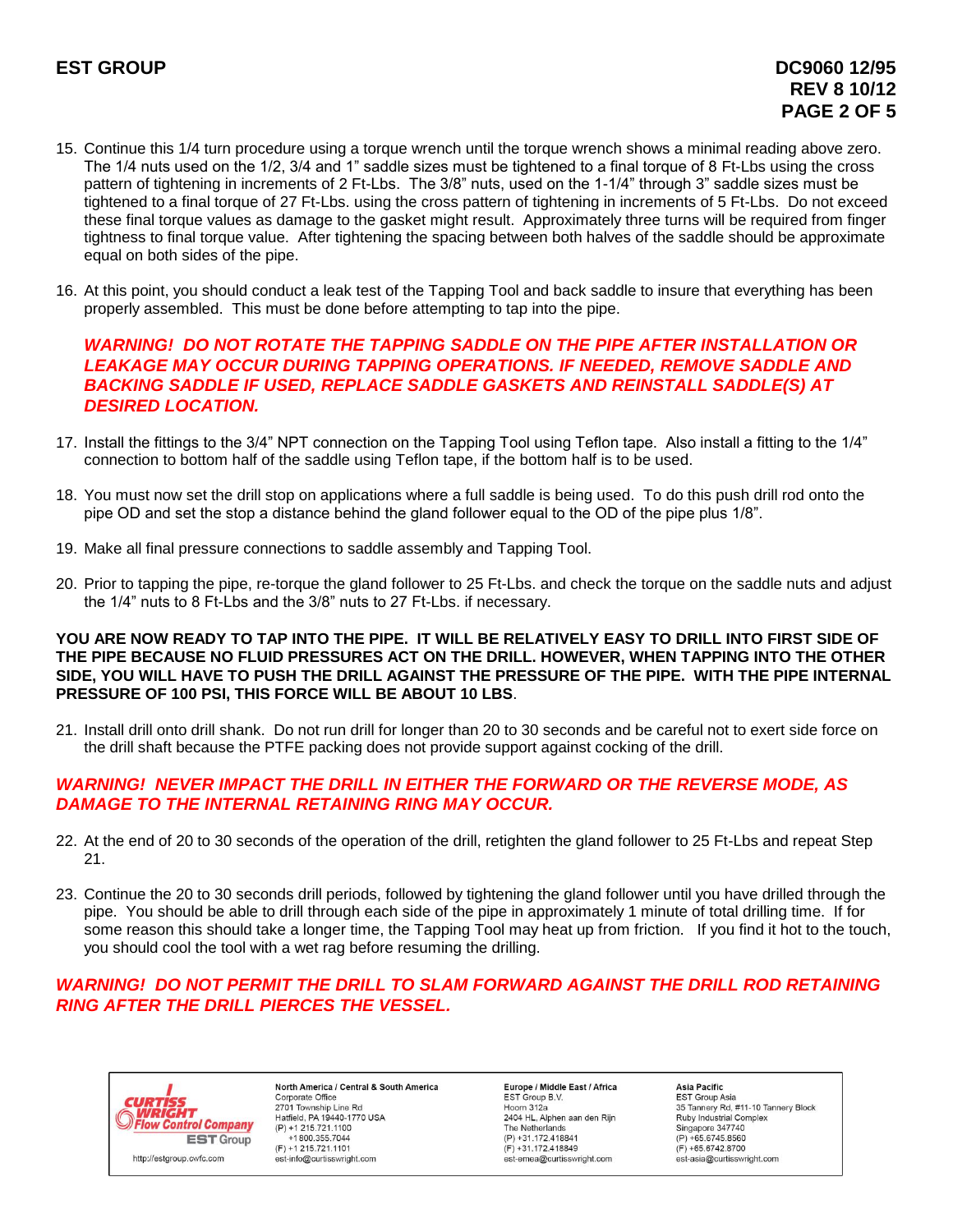- 24. After drilling through the pipe, retighten gland follower to 25 Ft-Lbs torque.
- 25. Retract the drill until resistance is encountered.

#### *WARNING! NEVER FORCE OR IMPACT THE DRILL AGAINST RESISTANCE ENCOUNTERED IN THE RETRACTING DIRECTION.*

- 26. Using a radial cutoff tool, cut off the exposed end of the drill about 1/4" beyond the gland follower. If the tool will be left in place for long periods of time without the pipe cap installed, it should be mandatory to set up periodic checks of the Torque on the gland follower. Most of the creep of the packing will occur in the first 24 hours after installation. Therefore, after 24 hours re-torque the gland follower.
- 27. Retighten the gland follower to 25 Ft-Lbs torque.
- 28. Wrap the threaded portion at the back end of the Tapping Tool with Teflon tape and install stainless steel pipe cap (Removed in Step 2) leak tight. When doing this, use a second wrench around the rectangular cross section of the Tapping Tool body so that the saddle gasket and tool/saddle connection is not subjected to any twisting motion.
- 29. Recheck the torque on the saddle nuts and retighten, if necessary to the torque in Step 20.
- 30. Most of the creep in the saddle gaskets will occur in the first 24 hours after installation. Therefore, after 24 hours, retorque the saddle nuts.
- 31. If saddle is to be left on the pipe for long periods of time it should be mandatory to set-up a periodic check of the torque on the saddle nuts. If the torque does not diminish by the end of a period, the next period might be lengthened.





North America / Central & South America Corporate Office 2701 Township Line Rd<br>Hatfield, PA 19440-1770 USA  $(P) + 1215.721.1100$ +1800.355.7044  $(F) + 1215.721.1101$ est-info@curtisswright.com

**Europe / Middle East / Africa** EST Group B.V. Hoorn  $312a$ 2404 HL, Alphen aan den Rijn The Netherlands (P) +31.172.418841  $(F) + 31.172.418849$ est-emea@curtisswright.com

Asia Pacific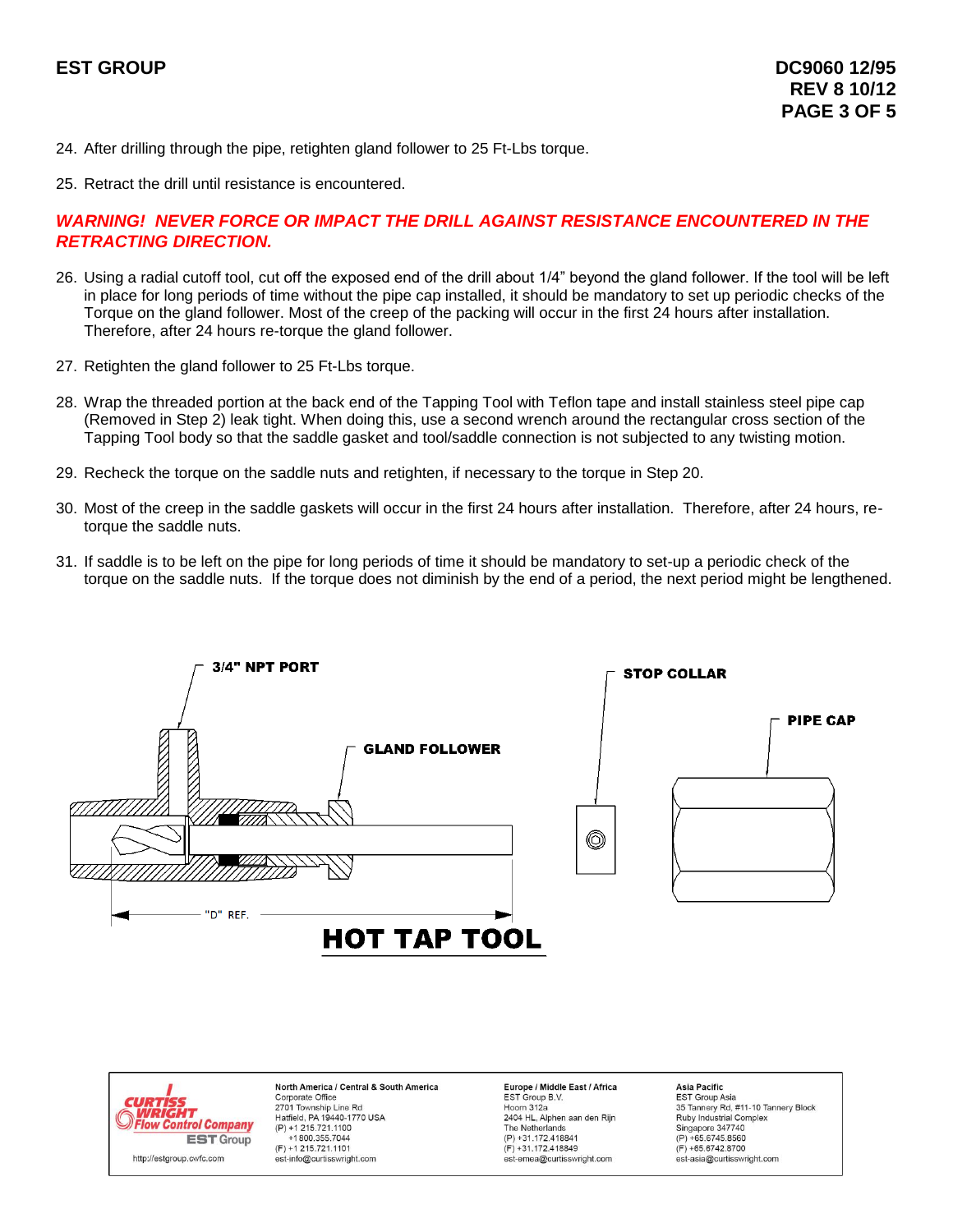## **D2 – SERIES TAPPING TOOLS**



These instructions apply to items with the following part numbers.

| <b>D2-SERIES TAPPING</b> | <b>NOMINAL</b>   | <b>BACKING SADDLE</b> | <b>NOMINAL</b>  | D <sub>2</sub>      |                 | В               | C                   | D         | Е                |
|--------------------------|------------------|-----------------------|-----------------|---------------------|-----------------|-----------------|---------------------|-----------|------------------|
| <b>TOOL KITS</b>         | <b>PIPE SIZE</b> | <b>ASSEMBLY</b>       | <b>TAP SIZE</b> | <b>TAPPING TOOL</b> | A               |                 |                     |           |                  |
| D2-0025-GET-1025         | 1/4"             | BSD-0025-0075-E       | 1/4"            | D2-0025-GET         | $2 \frac{1}{2}$ | 5/8             | 13/16               | 1/2<br>11 | 1/16             |
| D2-0025-GET-1038         | 3/8"             | BSD-0038-0075-E       | 1/4"            | D2-0025-GET         | $2 \frac{1}{2}$ | 3/4             | 13/16               | 1/2<br>11 | 1/8              |
| D2-0038-GET-1050         | 1/2"             | BSD-0050-0075-E       | 3/8"            | D2-0038-GET         | $2 \frac{1}{2}$ | 7/8             | 3/4                 | 1/2<br>11 | 1/8              |
| D2-0038-GET-1075         | 3/4"             | BSD-0075-0075-E       | 3/8"            | D2-0038-GET         | $2 \frac{1}{2}$ |                 | 3/4                 | 1/2<br>11 | 1/4              |
| D2-0038-GET-1100         | $\sim$           | BSD-0100-0075-E       | 3/8"            | D2-0038-GET         | $2 \frac{1}{2}$ | $2 \frac{1}{4}$ | 7/8                 | 1/2<br>11 | 3/8              |
| D2-0038-GET-1125         | $1 - 1/4"$       | BSD-0125-0075-E       | 3/8"            | D2-0038-GET         | 1/2<br>3        | 1/8<br>3        | 1/4<br>$\mathbf{2}$ | 1/2<br>11 | 9/16             |
| D2-0038-GET-1150         | $1 - 1/2"$       | BSD-0150-0075-E       | 3/8"            | D2-0038-GET         | 1/2<br>3        | 1/8<br>3        | 1/8<br>$\mathbf{2}$ | 1/2<br>11 | 11/16            |
| D2-0038-GET-1200         | 2"               | BSD-0200-0075-E       | 3/8"            | D2-0038-GET         | 1/2<br>3        | 5/8<br>3        | $2 \frac{3}{8}$     | 1/2<br>11 | 1/16<br>2        |
| D2-0038-GET-1250         | $2 - 1/2"$       | BSD-0250-0075-E       | 3/8"            | D2-0038-250-GET     | 1/2<br>3        | $4 \frac{1}{8}$ | $2 \frac{5}{8}$     | 5/8<br>11 | $2 \frac{5}{16}$ |
| D2-0038-GET-1300         | 3"               | BSD-0300-0075-E       | 3/8"            | D2-0038-300-GET     | 1/2<br>3        | 47/8            | 7/8<br>3            | 12        | 5/8<br>2         |

**NOTE: "M" in the part number designates the tools material of construction. E for 304 Stainless Steel, C for carbon steel.**

**Replacement Saddle Gasket Replacement Drill Bit Assembly** 

DTT-0038-GRG D2-0025-RDT 1/4" Diameter (2) required per D2 Saddle Assembly D2-0038-RDT 3/8" Diameter \* D2-0038-250-RDT 3/8" Diameter (2-1/2" ONLY) \* D2-0038-300-RDT 3/8" Diameter (3" ONLY)

## **DTT and D2 Replacement Parts Gasket(s) are recommended for single use only. Drill Bit Assembly and Packing are recommended to be replaced after (5) uses.**



North America / Central & South America Corporate Office 2701 Township Line Rd<br>Hatfield, PA 19440-1770 USA  $(P) + 1215.721.1100$ <br>+1800.355.7044  $(F) + 1215.721.1101$ est-info@curtisswright.com

Europe / Middle East / Africa EST Group B.V. Hoorn 312a 2404 HL, Alphen aan den Rijn The Netherlands (P) +31.172.418841  $(F) + 31.172.418849$ est-emea@curtisswright.com